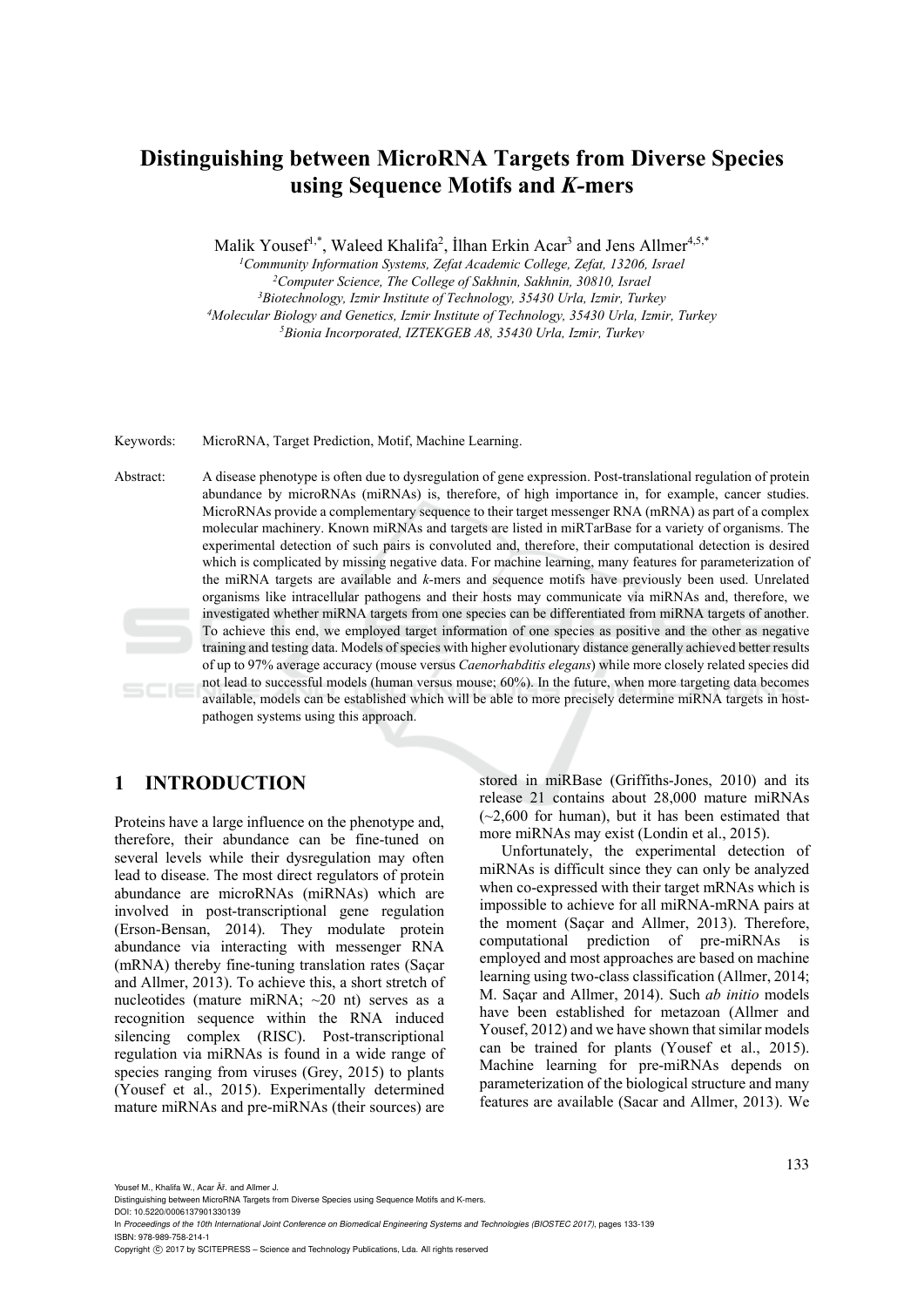have recently also added sequence motifs as additional features for describing pre-miRNAs (Yousef et al., 2016a). Parameterization is important to train classifiers which, based on a feature-value set, can learn to differentiate between the positive (miRNA) and the negative class. Many machine learning approaches like support vector machines (Ding, Zhou, & Guan, 2010) and random forest (Jiang et al., 2007) have been used but in general two-class classifications suffers from the lack of bona fide negative pre-miRNA examples (Khalifa et al., 2016). The same is true, if not worse, for negative examples of the targets of miRNAs. Such targets are short stretches of nucleotides complementary to the mature sequences incorporated into RISC. Experimentally supported, so called miRNA-mRNA duplexes, are available in miRTarBase (Hsu et al., 2011) and TarBase (Sethupathy et al., 2006), but there is no dataset for which it is clear that it does not contain target sites for even selected miRNAs. This is especially complicating the computational prediction of miRNA targets (Hamzeiy et al., 2014). Therefore, one-class classification has been used for miRNA target prediction (Yousef et al., 2016b).

Here we employ two class classification, but avoid the problem of missing negative data since instead of trying to determine miRNA targets we investigate the difference among miRNA targets among species. Thus, it is our aim to differentiate between miRNA targets of one species by using another species as negative training data employing only sequence-based features, which means that positive and negative classes derived from known miRNA targets. Our approach is further supported by the finding that miRNA targets are not highly conserved within vertebrate, fly, and nematode 3'UTRs (Chen and Rajewsky, 2006). For family classification of pre-miRNAs Ding et al. used ngrams (Ding et al., 2011) which is somewhat related to the problem investigated here. Ding et al. aimed to assign a miRNA to a family of miRNAs while we are determining to which species a miRNA target belongs. We further aimed to establish the evolutionary distance which allows differentiation between targets of different species. We observed a slight trend to better differentiation for species that are further apart evolutionarily, but especially mouse and rat examples present unexpected outliers which may be due to low quality data and low relative amount of data available for rat. Facilitating the differentiation of miRNA targets among species may in the future allow the investigation of communication between host and parasite (Saçar et al., 2014; Saçar Demirci et al., 2016).

### **2 MATERIALS & METHODS**

### **2.1 Datasets**

We downloaded all microRNAs' targets for all species available on miRTarbase with about 500 targets or more. Data for *Homo sapiens* (has), *Caenorhabditis elegans* (Cel), *Mus musculus* (Mmu), *Rattus norvegicus* (Rno), and *Bos taurus* (Bta) were downloaded from miRTarBase (Release 6.0: Sept. 15, 2015); for details see Table 1.

The miRNA-mRNA duplexes, representing miRNA targets were filtered according to sequence similarity using USEARCH (Edgar, 2010) on the sequences of each species and also on a per species basis to ensure that there is no bias due to multiple identical target sequences. We only found 74 similar sequences between Hsa and Mmu, which were removed.

Table 1: List of the species whose known miRNA mRNA duplexes were used in this study and their amounts available on miRTarBase.

| <b>Species</b> | Number of<br>target sites | After<br>Cleaning | Average<br><b>Duplex</b><br>Length |
|----------------|---------------------------|-------------------|------------------------------------|
| Cel            | 4,029                     | 2,233             | 23.2                               |
| Mmu            | 54,951                    | 9,278             | 29.0                               |
| Hsa            | 317,542                   | 89,752            | 25.2                               |
| Rno            | 658                       | 532               | 22.5                               |
| Bta            | 489                       | 393               | 24.1                               |

### **2.2 Parameterization of MicroRNA Targets**

### **2.2.1** *K-***mers**

These are short stretches of nucleotides of length *k* which are also termed n-grams or words. Such sequence-based features were used for *ab initio* premiRNA detection, and may also be useful for target prediction (Yousef et al., 2016b). Formally, a *k*-mer is one element of the relevant alphabet, here {A, U, C, G}. A 2-mer can generate 16 different elements: AA, AC, …, UU. Higher *k* have also been used (Çakır and Allmer, 2010), but here we limited *k* to  $1 \le k \le 3$ leading to 84 features. As features *k-*mer frequencies were calculated from the target sequences divided by the *k-*mers in the sequence given by len(sequence) - *k*  $+1$ .

#### **2.2.2 Motif Features Describing MicroRNA Targets**

Instead of describing exact sub sequences, motifs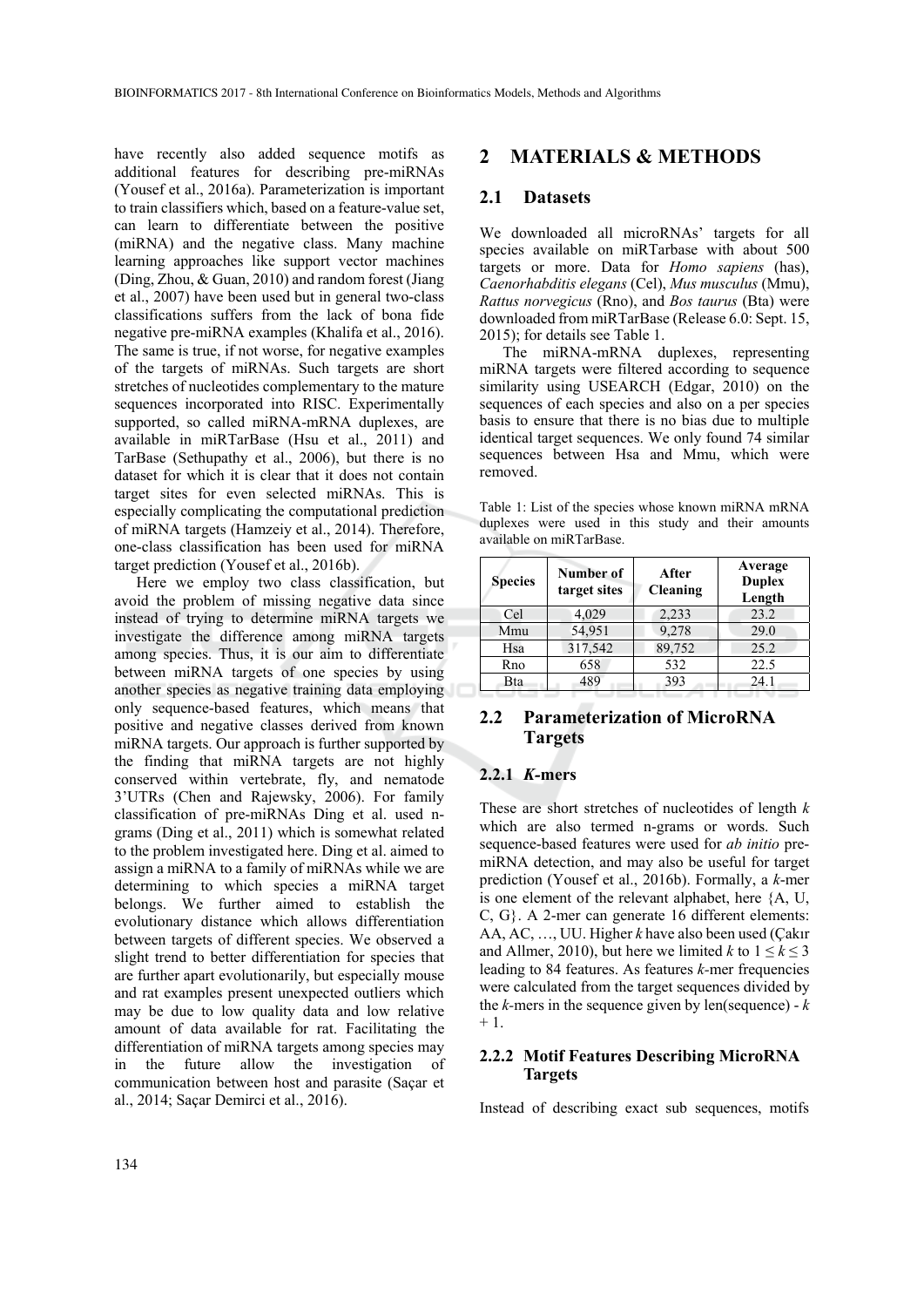allow for approximate matches including some degree of error tolerance. The MEME (Multiple Expectation Maximization for Motif Elicitation) Suite (Bailey, T. L. et al., 2009) was used to establish motifs which are short stretches of nucleotides that occur more frequently than expected by chance within the given set of sequences. MEME is based on (Bailey and Elkan, 1994) which repeatedly searches for ungapped sequence motifs within the input sequences which explains its long runtime. MEME provides regular expressions and sequence profiles to represent the motifs. Profiles are more informative than regular expressions, which is why, different from our previous works (Yousef et al., 2016a, 2015), we decided to use profiles for feature creation. For each species we discovered 100 motifs serving either as positive or negative data thus 200 motifs were available for each experiment in addition to 84 *k*mers. To calculate feature scores, profiles were aligned with the target sequence and shifted along until the end of the profile reached the end of the sequence or vice versa in case the profile was longer than the sequence. At each position, a score was calculated by adding up the frequencies in the profile for matching nucleotides at their respective positions.

The motif position leading to the highest score is reported as the final score for that input sequence.

#### **2.2.3 Feature Vector and Feature Selection**

For each experiment 284 features were available, but, not all features are equally effective to train a machine learning classifier and therefore, we used KNIME (Berthold et al., 2008) to calculate information gain (Yang and Pedersen, 1997) on a per experiment basis and accepted the 100 features with highest information gain. This feature set was used during model establishment to select from the possible features in this study: A ... U  $(k=1)$ , AA ... UU  $(k=2)$ , AAA ... UUU  $(k=3)$ , Motif<sub>1</sub>, Motif<sub>2</sub>, Motif<sub>3</sub>, ... Motif<sub>n</sub>; where  $n=200$ .

#### **2.3 Classification Approach**

Random Forest (RF) was used for classification in this study since it outperformed support vector machines (Vapnik, 1995), decision trees (DT), and Naive Bayes (NB) in tests preceding the study. The classification approach was setup using the data analytics platform KNIME (Berthold et al., 2008).



Figure 1: Workflow for model establishment. Data was transformed into a feature vector and the best 100 were selected. During the 100-fold MCCV training and testing scheme 80% randomly selected examples were used to train the classifier and 20% were used for testing. All performance measures for testing and holdout data were collected during CV and reported at the end of the workflow.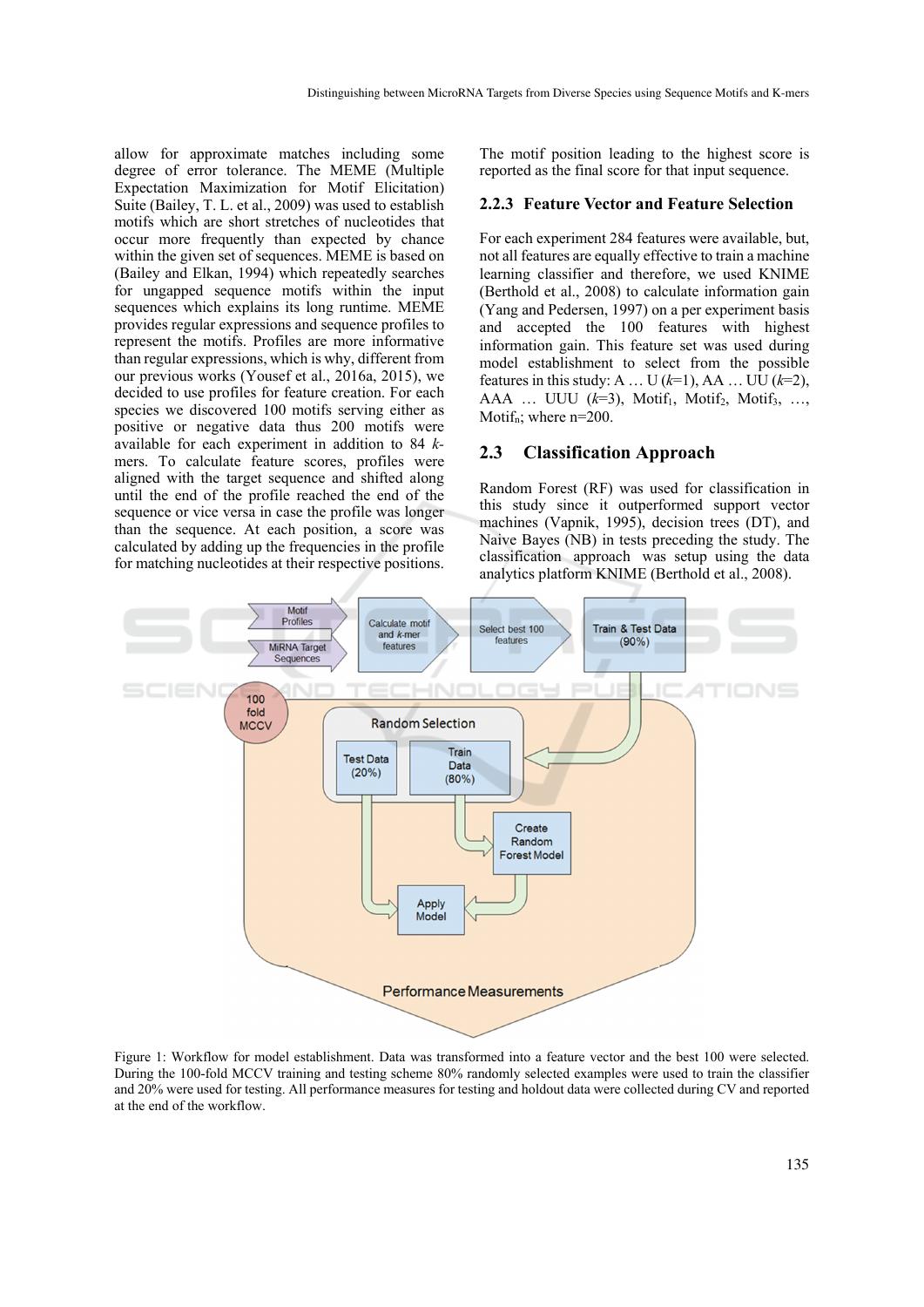Models were trained and tested using 100 fold Monte Carlo Cross Validation (Xu and Liang, 2001) and in each fold of the cross validation (CV) the data were split into 80% training and 20% testing. During random selection, negative and positive examples were sampled in equal amounts since we showed that this approach is beneficial for model establishment in pre-miRNA detection (Sacar and Allmer, 2013). For each of the 100-fold Monte Carlo cross validation (MCCV) the performance was recorded (Figure 1).

Table 2: Number of motifs and *k*-mers among the top 100 features during training and testing according to the training scheme in Figure 1.

|            | $#$ of motifs | # of k-mers |
|------------|---------------|-------------|
| Mmu vs Cel | 23            | 77          |
| Rno vs     | 24            | 76          |
| Hsa vs Cel | 22            | 78          |
| Rno vs Hsa | 24            | 76          |
| Bta vs mmu | 26            | 74          |
| Bta vs Hsa | 26            | 74          |
| Bta vs Cel | 71            | 29          |
| Rno vs Cel | 65            | 35          |
| Rno vs Bta | 33            | 67          |
| Hsa vs Mmu | 63            | 37          |

#### **2.3.1 Model Performance Evaluation**

For each established model we calculated a number of performance measures for the evaluation of the classifier such as sensitivity, specificity and accuracy according to the following formulations (with TP: true positive, FP: false positive, TN: true negative, and FN referring to false negative classifications):

Sensitivity =  $TP / (TP + FN)$ ; (SE, Recall)

Specificity =  $TN / (TN + FP)$ ; (SP)

Precision =  $TP / (TP + FP)$ 

F-Measure = 2 (precision  $*$  recall) / (precision + recall)

Accuracy =  $(TP + TN) / (TP + TN + FP + FN)$ ; (ACC)

 $MCC = \frac{(TP \text{ TN}-FP \text{ FN})}{\sqrt{(TP+FP)(TP+FN)(TN+FN)(TN+FP)}}$ ; Matthews Correlation Coefficient (Matthews, 1975).

All reported performance measures refer to the average of 100-fold Monte Carlo Cross Validation (MCCV).

### **3 RESULTS AND DISCUSSION**

The random forest classifier was used to establish machine learned models using an 80/20 split from random sampled and stratified training and testing data during 100-fold MCCV (Figure 1). During feature selection generally few motifs (22-33%) were selected, but for Bta vs Cel, Rno vs Cel, and Has vs Mmu 63-71% were selected (Table 2).

In general, about 25% of the informative features were motifs which, given the low amount of examples available for some species (Table 2), was to be expected. The number of features that should optimally be used for classification was tested (Figure 2). For many tests even low number of features lead to relatively good results. To select the most suitable number of features we used species combinations which lead to slightly above 70% average accuracy since lower and higher accuracies may be biased. Therefore, we selected 100 features since for Bta vs Cel and for Rno vs Cel this number of features led to the best average accuracy (Figure 2).

The feature sets consisting of 100 parameters were then used to establish models to differentiate between miRNA targets from one versus the other species (Table 3).

Table 3 indicates that distantly related species (Figure 3) are easier to differentiate using the trained models. Examples are Mmu vs Cel, Hsa vs Cel, Bta vs Cel, and Rno vs Cel. However, Rno vs Mmu which are the perhaps most closely related species (Figure 3) in this study achieved an unexpectedly high accuracy whereas Hsa vs Mmu and Rno vs Bta were according to expectations. Table 3 provides the average accuracy and other model performance measures. To confirm that the 100 fold model training and testing is of low variance, accuracy was recorded at each step (Figure 4). The distribution was best for Mmu vs. Cel and worst for Rno vs. Bta judged by the interquartile distance. Interestingly, all tests involving Bta contain large interquartile ranges.

According to the results in Table 3 both Rno and Mmu may contain foreign examples in their datasets such that they 1) become different from each other and 2) do not fit to the general expectation. For Mmu we previously discovered that filtering their premiRNAs by a very simple measure  $(RPM > 100)$ leads to a 10% increase in average model accuracy for pre-miRNA detection (Saçar Demirci and Allmer, manuscript in preparation). It seems likely, that the effect of this may be even more pronounced in dependent datasets like miRNA targets since premiRNAs that are unlikely true lead to targets which are impossibly true. This seems to strongly affect classification accuracy in this case.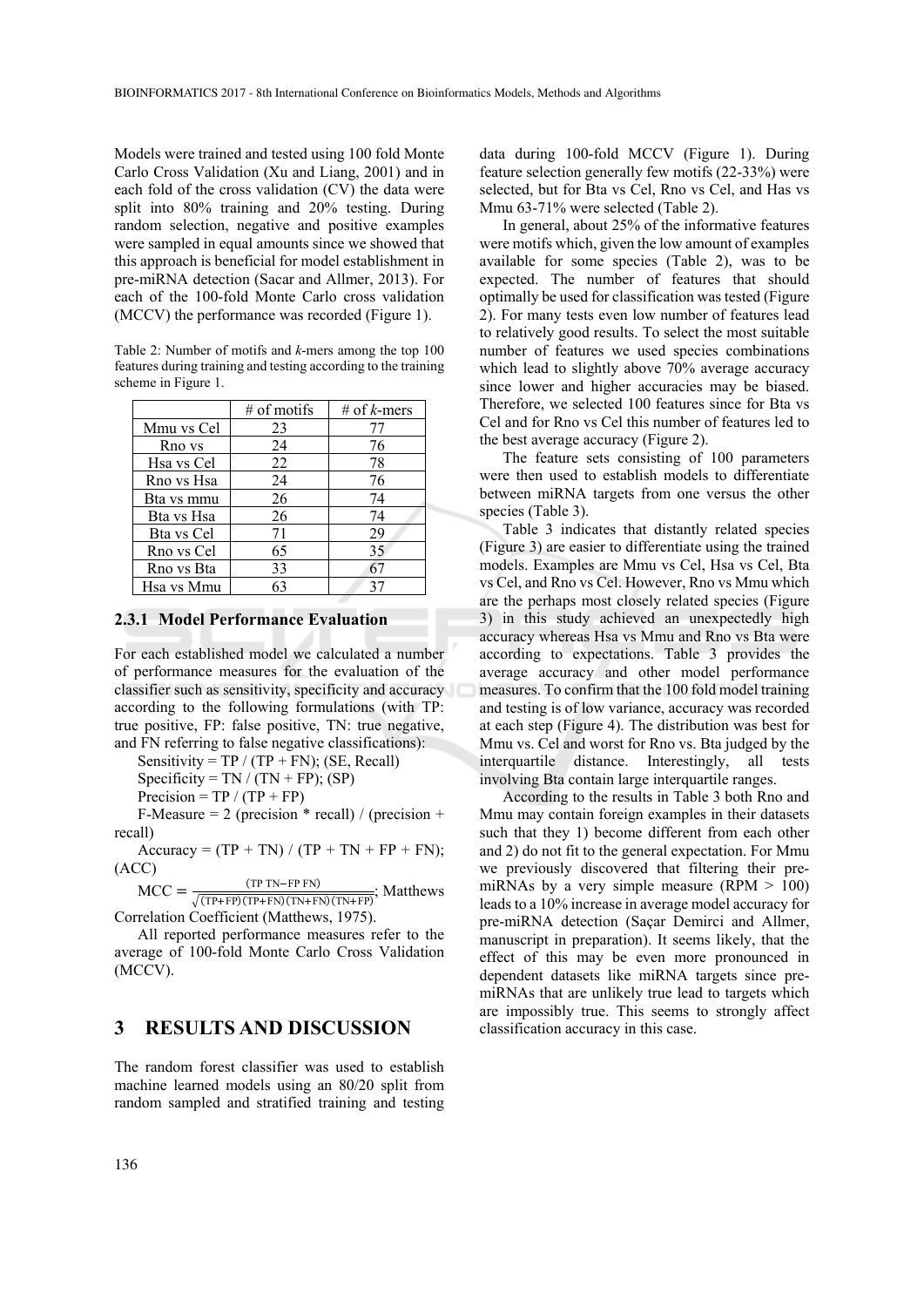

Figure 3: Phylogenetic relationship among organisms and groups used in this study was established using phyloT (http://phylot.biobyte.de). Itol (http://itol2.embl.de/) was used to create this graph (Letunic & Bork, 2011).



Figure 4: Accuracy distribution over 100 fold MCCV for models establishment to differentiate miRNA targets between selected species.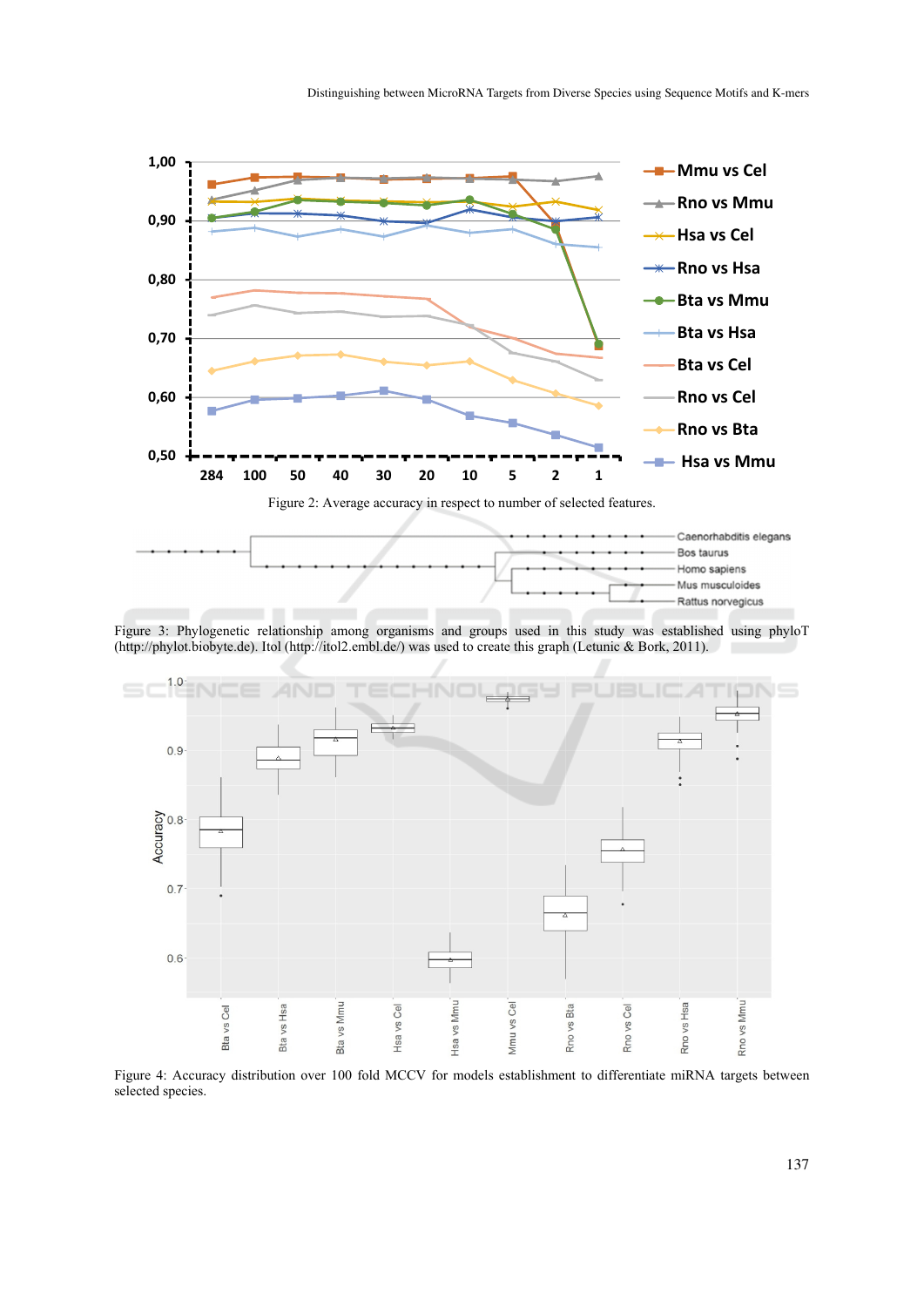### **4 CONCLUSIONS**

Machine learning has become an important tool for miRNA and miRNA target detection; however, missing negative data poses an obstacle (Allmer and Yousef, 2012). The general aim for miRNA target prediction is to determine the targets in the 3'UTRs of known genes. In this work we intended to study whether it is possible to establish machine models that can differentiate between miRNA targets from different species. A somewhat related approach previously categorized miRNAs into families, thereby, showing that miRNAs can be related (Ding et al., 2011). Contradicting this approach is that miRNAs can evolve rapidly (Liang and Li, 2009). Our aim is further supported by the finding that 3'UTRs (the most abundant targets for miRNAs) are not highly conserved (Chen and Rajewsky, 2006). Machine learning was performed using an 80/20 100 fold MCCV approach and it was shown that 100 selected features and among them generally about 30% motifs was a successful mixture for model establishment. While in general the results reflected our expectations and we can conclude that given proper examples miRNA targets can be differentiated if the phylogenetic distance is high and that it is not possible to distinguish between miRNA targets of closely related species. Additionally, we were able to show that it seems likely that among rat and mouse examples in miRTarBase there seem to be many incorrect target assignments. Nonetheless, it is our contention that miRNA targets can be distinguished between unrelated species which will be especially useful for the detection of targets in host-pathogen systems (Saçar et al., 2014; Saçar Demirci et al., 2016).

# **ACKNOWLEDGEMENTS**

The work was supported by the Scientific and Technological Research Council of Turkey [grant number 113E326] to JA. The work was supported by the Zefat academic college for MY. MY acknowledges Anas Yousef's help in this research.

### **REFERENCES**

Allmer, J. (2014). Computational and bioinformatics methods for microRNA gene prediction. Methods in Molecular Biology (Clifton, N.J.), 1107, 157–75. http://doi.org/10.1007/978-1-62703-748-8\_9.

- Allmer, J., & Yousef, M. (2012). Computational methods for ab initio detection of microRNAs. Frontiers in Genetics, 3, 209. http://doi.org/10.3389/ fgene.2012.00209.
- Bailey, T. L., Boden, M., Buske, F. A., Frith, M., Grant, C. E., Clementi, L., Noble, W. S. (2009). MEME SUITE: tools for motif discovery and searching. Nucleic Acids Research, 37(Web Server issue), W202-8. http://doi.org/10.1093/nar/gkp335.
- Bailey, T. L., & Elkan, C. (1994). Fitting a mixture model by expectation maximization to discover motifs in biopolymers. Proceedings / ... International Conference on Intelligent Systems for Molecular Biology; ISMB. International Conference on Intelligent Systems for Molecular Biology, 2, 28–36. Retrieved from http://www.ncbi.nlm.nih.gov/pubmed/7584402.
- Berthold, M. R., Cebron, N., Dill, F., Gabriel, T. R., Kötter, T., Meinl, T., Wiswedel, B. (2008). KNIME: The Konstanz Information Miner. In SIGKDD Explorations (Vol. 11, pp. 319–326). http://doi.org/10.1007/978-3- 540-78246-9\_38.
- Çakır, M. V., & Allmer, J. (2010). Systematic computational analysis of potential RNAi regulation in Toxoplasma gondii. In 2010 5th International Symposium on Health Informatics and Bioinformatics (pp. 31–38). Ankara, Turkey: IEEE. http://doi.org/ 10.1109/HIBIT.2010.5478909.
- Chen, K., & Rajewsky, N. (2006). Deep conservation of microRNA-target relationships and 3'UTR motifs in vertebrates, flies, and nematodes. Cold Spring Harbor Symposia on Quantitative Biology, 71, 149–56. http://doi.org/10.1101/sqb.2006.71.039.
- Ding, J., Zhou, S., & Guan, J. (2010). MiRenSVM: towards better prediction of microRNA precursors using an ensemble SVM classifier with multi-loop features. BMC Bioinformatics, 11 Suppl 1(Suppl 11), S11. http://doi.org/10.1186/1471-2105-11-S11-S11.
- Ding, J., Zhou, S., & Guan, J. (2011). miRFam: an effective automatic miRNA classification method based on ngrams and a multiclass SVM. BMC Bioinformatics, 12(1), 216. http://doi.org/10.1186/1471-2105-12-216.
- Edgar, R. C. (2010). Search and clustering orders of magnitude faster than BLAST. Bioinformatics, 26(19), 2460–2461.

http://doi.org/10.1093/bioinformatics/btq461.

- Erson-Bensan, A. E. (2014). Introduction to microRNAs in biological systems. Methods in Molecular Biology (Clifton, N.J.), 1107, 1–14. http://doi.org/10.1007/978- 1-62703-748-8\_1.
- Grey, F. (2015). Role of microRNAs in herpesvirus latency and persistence. The Journal of General Virology, 96(Pt 4), 739–51. http://doi.org/10.1099/vir.0.070862-0.
- Griffiths-Jones, S. (2010). miRBase: microRNA sequences and annotation. Current Protocols in Bioinformatics / Editoral Board, Andreas D. Baxevanis ... [et Al.], Chapter 12, Unit 12.9.1-10. http://doi.org/ 10.1002/0471250953.bi1209s29.
- Hamzeiy, H., Allmer, J., & Yousef, M. (2014). Computational methods for microRNA target prediction. Methods in Molecular Biology (Clifton,